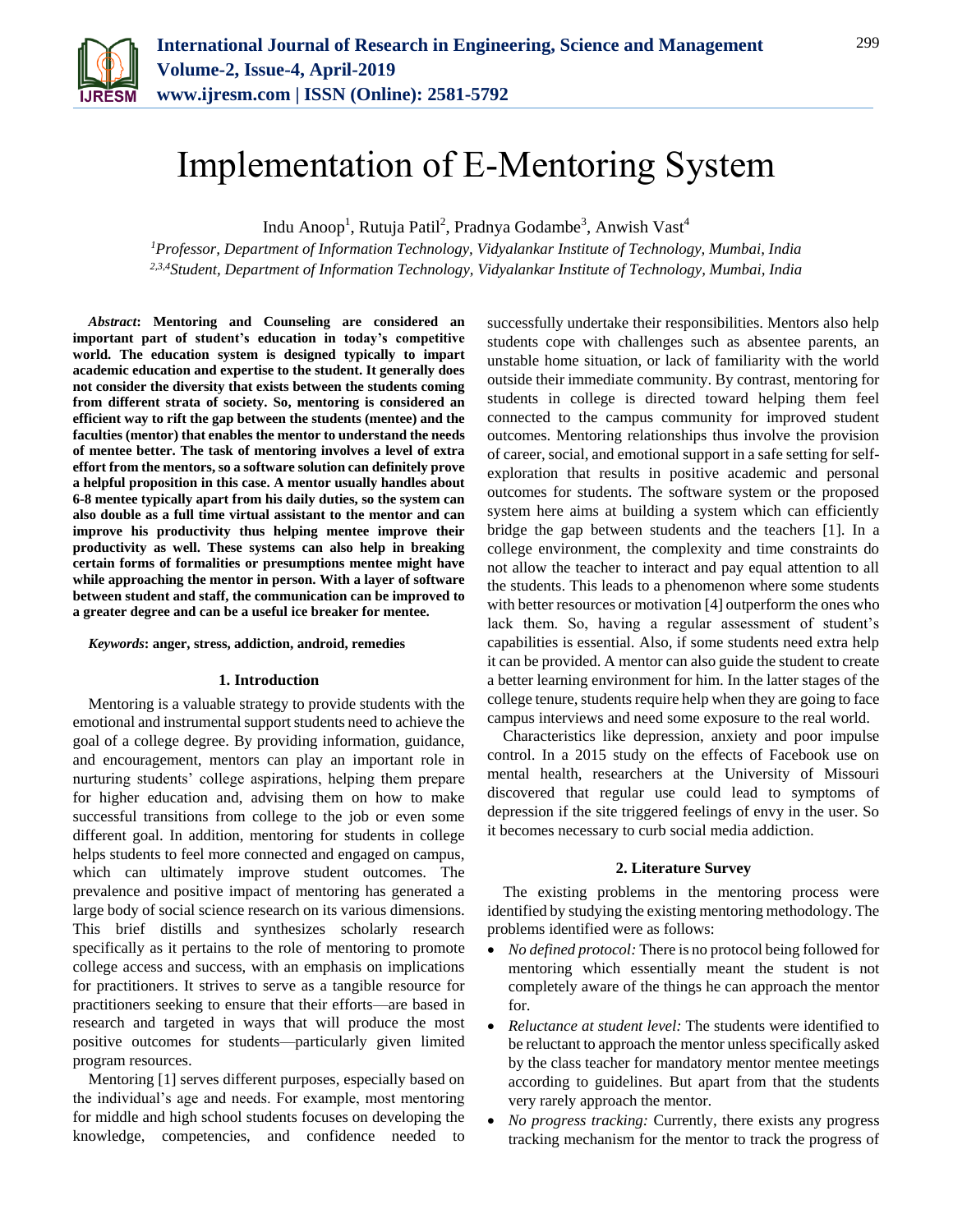his mentees. Also, the mark sheets or any relevant data is not available with the mentors.

- *Very less communication:* The communication between the mentor and mentee is the key of a successful mentorship. In current trends it is visible that there is a lack of essential communication so the relation is not developed beyond basic formality.
- 1. According to Jeon, J., & Lee, J. (2015, September), Implementation of mentoring system in college for smooth transition to work. In Interactive Collaborative Learning (ICL), 2015 International Conference on (pp. 1181-1183). IEEE. This paper which is categorized and published under Interactive Collaborative Learning provides the following important inference which was a very useful marker for our implementation: "If many colleges formalize and operate mentoring programs on the basis of the program and demand analysis implemented and suggested in this study, it will contribute substantially to the smooth career transition of students to vocational world." In this paper the author highlighted this:
	- E-mentoring should have no temporal and spatial limitations while a link between mentors and mentees satisfying the needs of various participants is easy and it can provide a variety of mentoring environments.
	- "Vocational training or career guidance service in the college is poor, and thus colleges cannot play its right role in the transition of college students to the professional stage after graduation. Therefore, it is considered that college graduates generally cannot meet the demand from industry. "according to Kang, S. W et al (2000).
	- Competency model in which a mentor helps a learner preparing for the assessment of a particular criterion, reflective model in which a mentor helps a learner reflect on a cognitive aspect of the self-development.
- 2. According to Rowland, Kimberly Nicole. (2012). E-Mentoring: An Innovative Twist to Traditional Mentoring. Journal of technology management & innovation, 7(1), 228- 237.In this research paper some useful insights and guidelines are highlighted for the betterment of mentoring system:
	- "Telementoring involves more experienced individuals sharing experiences with younger or less experiences protégés with the mission of helping the protégé achieve a goal and or gain entry into the mentor's world" according to Adams and Crew (2004).
	- Through e-mentoring knowledge transfer can facilitate employee learning by allowing the employee to grow and respond to market changes and technology. In other words, knowledge transfer can have an impact on employee learning, employee adaptability and job satisfaction, which ultimately will impact innovation and productivity in the work place.

 According to Harris and Rae (2009), "Web 2.0 technologies encompass a variety of different meanings that include an increased emphasis on user generated content, data and content sharing, collaborative effort, new ways of interacting with Web-based applications, and the use of the Web as a social platform for generating, repositioning and consuming content"

# **3. Implementation of E-Mentoring System**

Here is implementation of various modules in website:

*Administrator Module:* The administrator manages mentor and student details who register with the system, by creating their profiles. Based on profiles, mentors are assigned to students. Administrator also manages details of countries, universities and colleges involved in the system. Administrator also maintains domains or areas and along with course details. Administrator will generate reports with appropriate details, as and when necessary.

*Registration Module:* Mentor and Mentee both have to register to access E-Mentoring system.

*Mentors Module:* Mentor must register E-mentoring system to communicate with the mentee and access information. A mentor can post meeting schedule, response mentee queries, grade mentee based on their progress, provide counseling if mentee is in need.

*Mentee Module:* A student must register and complete admission formalities before one can begin accessing the information. A student can update and view one's personal details. A student can interact with the assigned mentor, participate in forums, post and view success stories, take tests and post and view achievements.

*Reports Module:* Administrator can generate various reports like view mentors, list out students under mentors, view success stories and view certifications, colleges and courses details.

*Updates and meeting scheduler Module:* Mentee will get informed about the meetings that are scheduled.

*Query Module:* Mentee can post queries.

Handover module: In case if any of the mentor is unavailable during a period, then a mentee under that mentor can be handed over to another mentor who can be provided with access of that mentee's progress history

*Grading System Module:* Mentee is graded based on overall performance (interaction with mentor).

*Weightage Module:* The Admin can change the weightage of the parameters (Attendance, Exam performance etc.).

*Progress module:* The progress of a mentee can be graphically visualized based on past mentoring history.

*Temporary Reference Module:* If a new fresher wants knowledge about a particular field then he will be assigned to the mentor who has an experience or knowledge about that field

*Counseling Module:* In case if any of the mentee is observed to be in depression or requires critical care for personal development, then a mentee is sent to counselor through